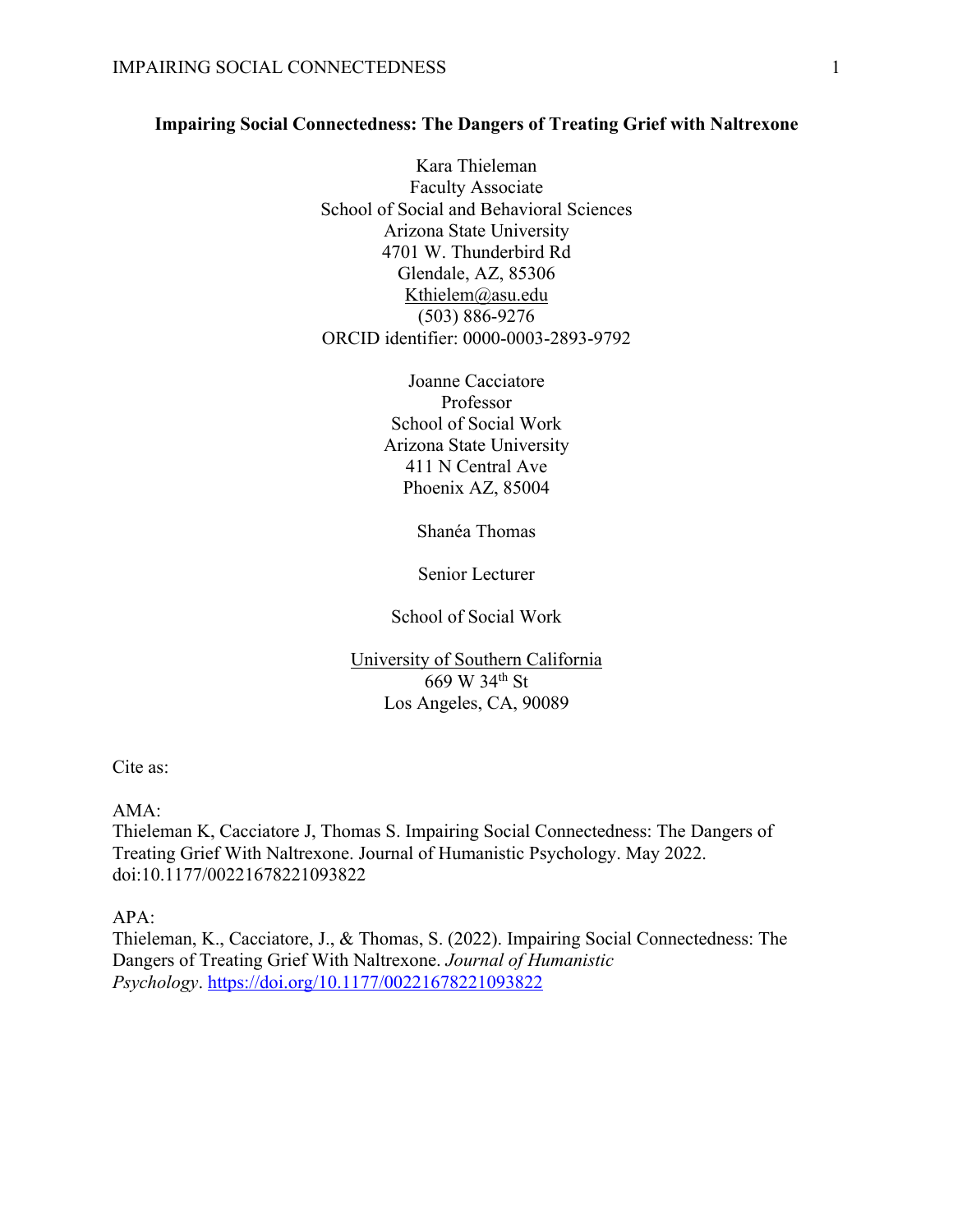#### **Abstract**

A study is currently underway in the United States using the opioid antagonist naltrexone to treat prolonged grief, which is conceptualized in the study's proposal as an addiction disorder (Gang et al., 2021). The researchers' stated intention is to use the pharmaceutical agent to disrupt the griever's capacity to engage in social bonding in order to eliminate craving for the person who died. We believe this approach is misguided for a number of reasons. It demeans the importance of the relationship between the bereaved and the deceased loved one, further isolates grievers from the very social support networks that could help facilitate adaptation to bereavement, and could have a disproportionate negative impact on marginalized communities, who tend to rely more heavily on informal sources of support. We argue that social connection is at the very core of healing and that disregarding and interfering with this capacity could have widespread detrimental effects on grievers.

Keywords: grief, bereavement, social connection, naltrexone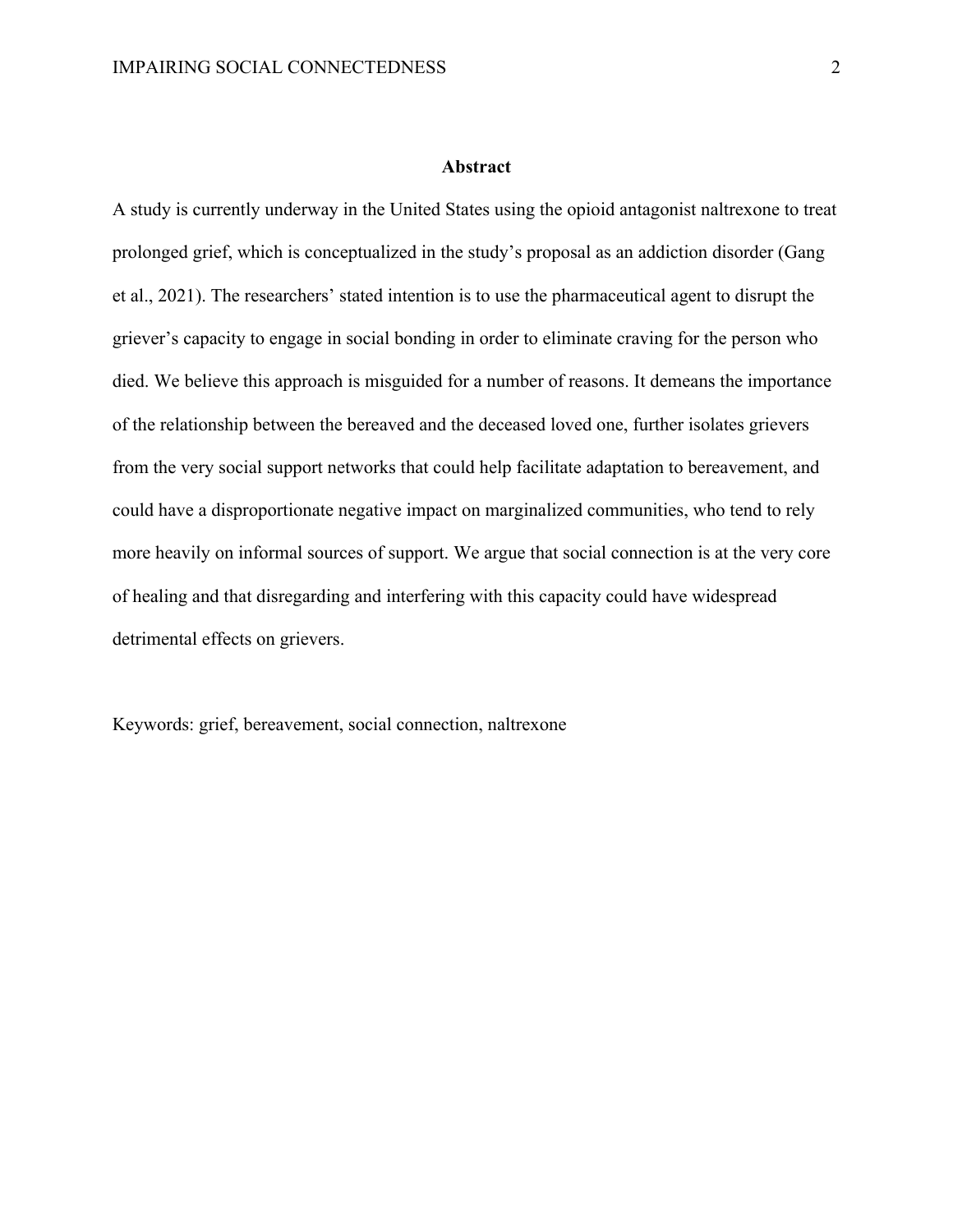# **Impairing Social Connectedness: The Dangers of Naltrexone for Grief**

Grief and death studies have benefitted from the contributions of many fields, including psychology, social work, anthropology, sociology, nursing, psychiatry, and more. Given this breadth, it is, perhaps, unsurprising that there are often divergent views on how to best view grief and the role of interventions for bereavement. In this piece, we hope to initiate a conversation and share our concerns about a recently published protocol for a randomized controlled trial to treat grief, conceptualized as Prolonged Grief Disorder (PGD), with the pharmaceutical agent naltrexone, more commonly utilized in substance abuse treatment. While we wish to critique this proposal, we honor the desire to help alleviate suffering that is no doubt guiding the proposal's authors. Furthermore, we recognize that our perspective is one among many and we invite the larger community, including researchers, practitioners, and bereaved individuals, to join this conversation.

The proposal is authored by Gang, Kocsis, Avery, Maciejewski, and Prigerson (2021), in collaboration with the National Institutes of Health (NIH) and the National Cancer Institute  $(N<sup>C</sup>)<sup>1</sup>$ , and the study is currently in progress. In their proposal, the researchers argue that the yearning for a deceased loved is a form of craving observed in addiction and liken the pain of separation from a loved one who died to drug withdrawal. In their view, memories of the person who died person act as "the rewarding stimulus" (p. 2) that maintains the addiction. The researchers note that "naltrexone reduces feelings of social connection, especially to one's closest others" (Gang et al., 2021, p. 3) and suggests that this feature of the drug will sever social bonds with the person who died, thus alleviating the craving for them. The proposal advocates

<sup>&</sup>lt;sup>1</sup> Clinical Trials Identifier NCT04547985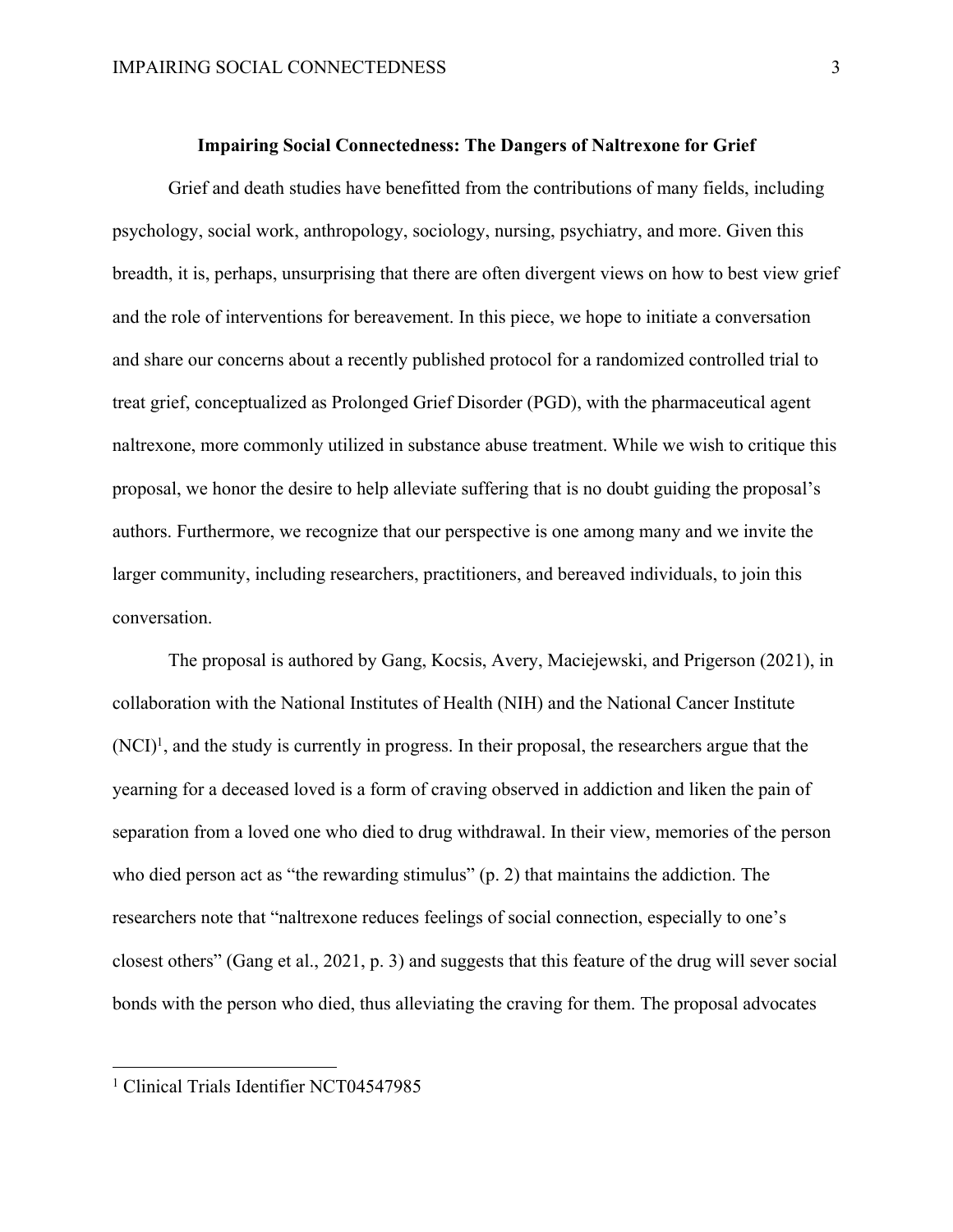this impairment of the capacity to socially bond, which is usually viewed as an adverse effect of the drug, as the desired mechanism of action, predicting that "naltrexone will provide a pharmacological way to dampen the benefits of social bonding" (p. 5). The rationale guiding the study is that "Reduced positive associations with significant others, especially the deceased, may make bereavement feel less lonely while diminishing the reward derived from reminiscing about the deceased" (Gang et al., 2021, p. 4).

While the motivation to alleviate suffering is noble, we believe the study's approach is misguided, and even dangerous. To begin, the comparison between longing for a loved one who has died, a unique individual with whom one had a deep, multifaceted relationship, and a drug addiction demeans the importance of the loving relationships that sustain us and is not yet well supported. Even if the conceptualization of grief as an addiction gains further empirical support, the authors' proposal for treating this supposed addiction is not sound. For instance, the claim that "detachment from the deceased is a necessary first step towards being able to connect with living others" (Gang et al., 2020, p. 6) is questionable. This statement seems to be based on Freud's theory of cathexis and decathexis, in which ties to the deceased must be severed ([1947] 1994). It is now well-documented that this is not necessary for adaptation after grief and that, in fact, continuing bonds with loved ones who have died are normative (Klass, 2006).

However, more troubling is the rationale for using naltrexone to *intentionally* disrupt feelings of social bonding. In their proposal, Gang et al. cite a study by Inagaki et al. (2016), which showed that naltrexone reduces feelings of social connection. However, Inagaki et al. recognized the necessity of social bonding, stating "Critical to these bonds are feelings of connection, the positive, contented feelings that come from being close to others" (2016, p. 734). Furthermore, Inagaki et al. view the diminishment of social bonding as an unwanted adverse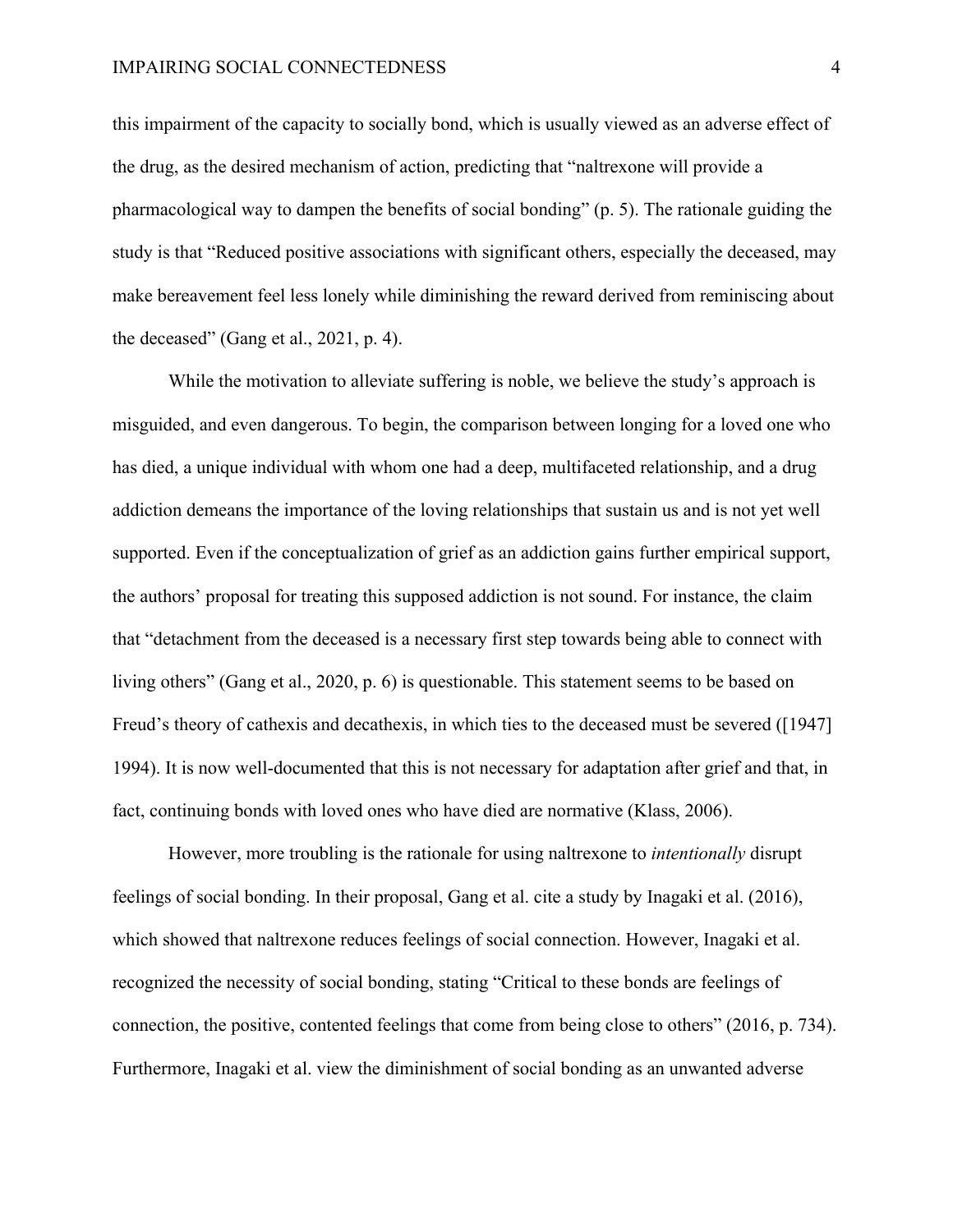### IMPAIRING SOCIAL CONNECTEDNESS 5

effect and state "Social support is especially important during times of need…such as when struggling with an addiction and as such, any negative changes to how one perceives their network may introduce unintended barriers to recovery" (2016, p. 734). We believe this caution also applies to bereavement, a time when humans are uniquely vulnerable and often already perceive inadequate social support (Cacciatore et al., 2021).

Naltrexone will not selectively target bonds with the loved one who died. Its mechanism of action would potentially disrupt social connection more broadly. As reported by Inagaki et al. in another study, naltrexone "reduced feelings of social connection toward the close others (e.g., family, friends, romantic partners)" (2020, p. 732). In fact, the effects may extend beyond one's social network, as opioid antagonists like naltrexone are not specific to social stimuli and may reduce desire in other areas, such as food (Inagaki et al., 2016). The widespread effects of naltrexone on social bonding could have a range of unintended, harmful consequences, as research has demonstrated the positive effects of social support. For instance, Vanderwerker and Prigerson (2004) found that perceived social support correlated with better quality of life and was protective against complicated grief, posttraumatic stress disorder, and depression. A lack of meaningful social connectedness during bereavement could thus further complicate the experience of grief. The impairment of social bonding could also have adverse effects on others in the bereaved person's family, such as dependent children. Research suggests that forming and maintaining strong family bonds helps promote resilience in children after the death of a parent (Sandler et al., 2013). It is not difficult to imagine the detrimental impact on a child if the surviving parent's capacity to bond with the child is impaired, leaving the child with an emotionally unavailable parent when warmth, safety, and support are most needed.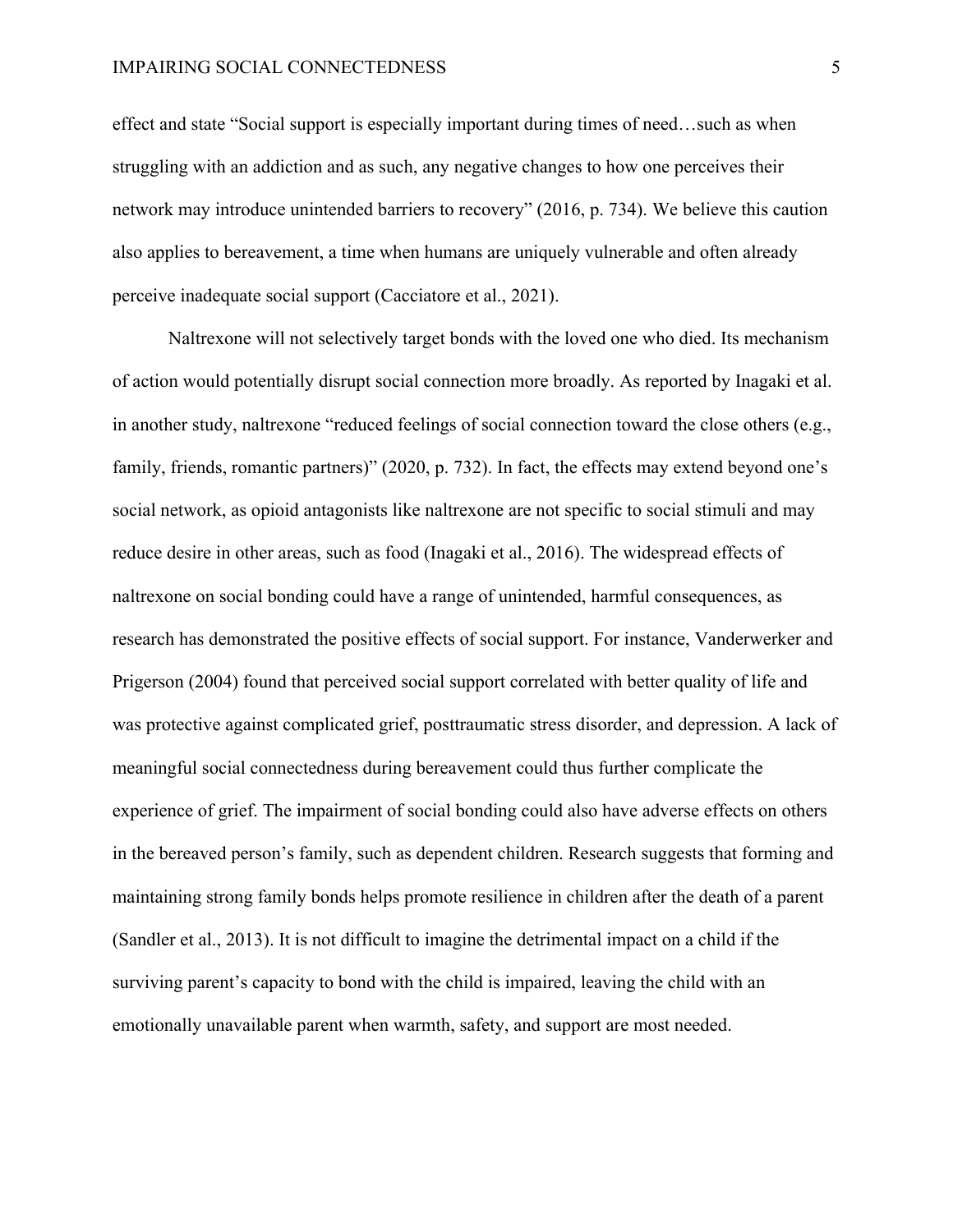While there is the potential for great harm from impairing social connectedness, it is not clear how diminishing feelings of social connection would benefit the population under study, which is assumed to be experiencing PGD, when one of the defining symptoms of this proposed disorder is an inability to feel connected to others. Further impairing the capacity for social connection would deepen a griever's sense of loneliness and social alienation. Experiences during the COVID-19 pandemic have highlighted the risks posed by loneliness and other consequences of social isolation (Killgore et al., 2020; Lee et al., 2020; Li & Wang, 2020). Additionally, loneliness has been established as a risk factor for mortality in bereavement (Stroebe et al., 2007). The use of naltrexone would likely exacerbate this problem by impeding the capacity to seek sources of social support and to experience the benefits of social bonding. The approach advocated by Gang et al. (2021) comes at great cost, undermining whatever sense of social connection the bereaved might be experiencing.

Furthermore, disrupting social connectedness may be especially detrimental for members of marginalized and oppressed groups, such as BIPOC (Black, Indigenous and People of Color) communities, as well as sexual orientation and gender minorities. These groups are greatly under-represented in the grief and bereavement literature, where studies are often conducted with elderly, cisgender, heterosexual individuals of European descent experiencing conjugal bereavement. However, existing research points to the importance of social support in bereavement in these communities. For instance, Burke et al. (2010) found that Black grievers in the United States accessed a wider social network than White grievers, and that having a larger system of supporters available correlated with lower levels of complicated grief and depression. Cacciatore and Raffo (2011) documented the lack of adequate social support of lesbian mothers after the death of a child, and a systematic review of bereavement among LGBTQ+ adults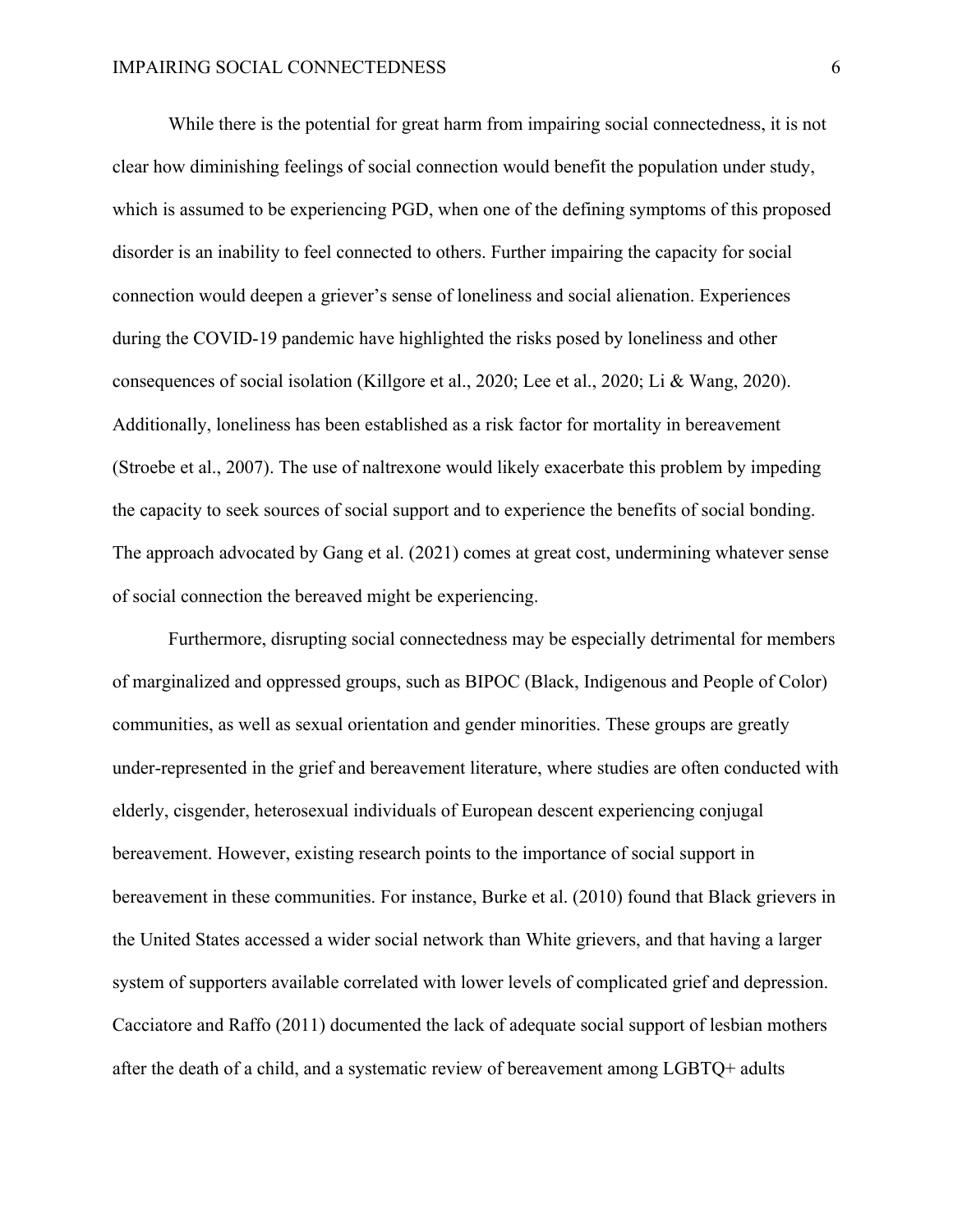### IMPAIRING SOCIAL CONNECTEDNESS 7

identified barriers influencing adaptation to the death of a partner, including lack of relationship recognition and homophobia in healthcare settings, as well as the "shadow" of HIV/AIDS (Bristowe et al., 2016, p. 736). Intentionally undermining the ability for social connectedness could have a disproportionate negative impact on these communities, which may rely more heavily on informal sources of support (Mossakowski & Zhang, 2014).

Historically, the healthcare system has been viewed with distrust by those of marginalized experiences and identities for many reasons (Armstrong et al., 2007; Shen et al., 2018), including a perceived lack of compassion, the denial of patients' experiences of pain, inadequate medication for pain management, and the marginalization of victims of oppression through the mental health industrial complex (Green, 2019). Such negative experiences are not limited to race. For instance, 70% of gender minorities have experienced some level of discrimination in healthcare (Human Rights Campaign Foundation, 2018). Discriminatory experiences impede culturally competent healthcare, defined by Henderson et al. (2018) as the ways healthcare services meet "the social, cultural and linguistic needs of patients" (p. 591).

BIPOC communities, in particular, rely more heavily on natural healing with an emphasis on ancestorial healing and breaking generational trauma by reconnecting with the past. Community-based frameworks, such as healing and disability justice, emphasize how the recognition of oppression and inequality are central to healing and at the forefront of sustainable treatment that promotes agency in minority groups. The focus of these interventions is to *encourage community connection* and to empower those who are negatively affected by oppression to participate in changing the system (Chavez-Diaz & Lee, 2015; Ginwright, 2015).

Pharmacologic disruption of essential social ties within non-dominant groups may further diminish trust of the medical community by those with a strong reliance on community care for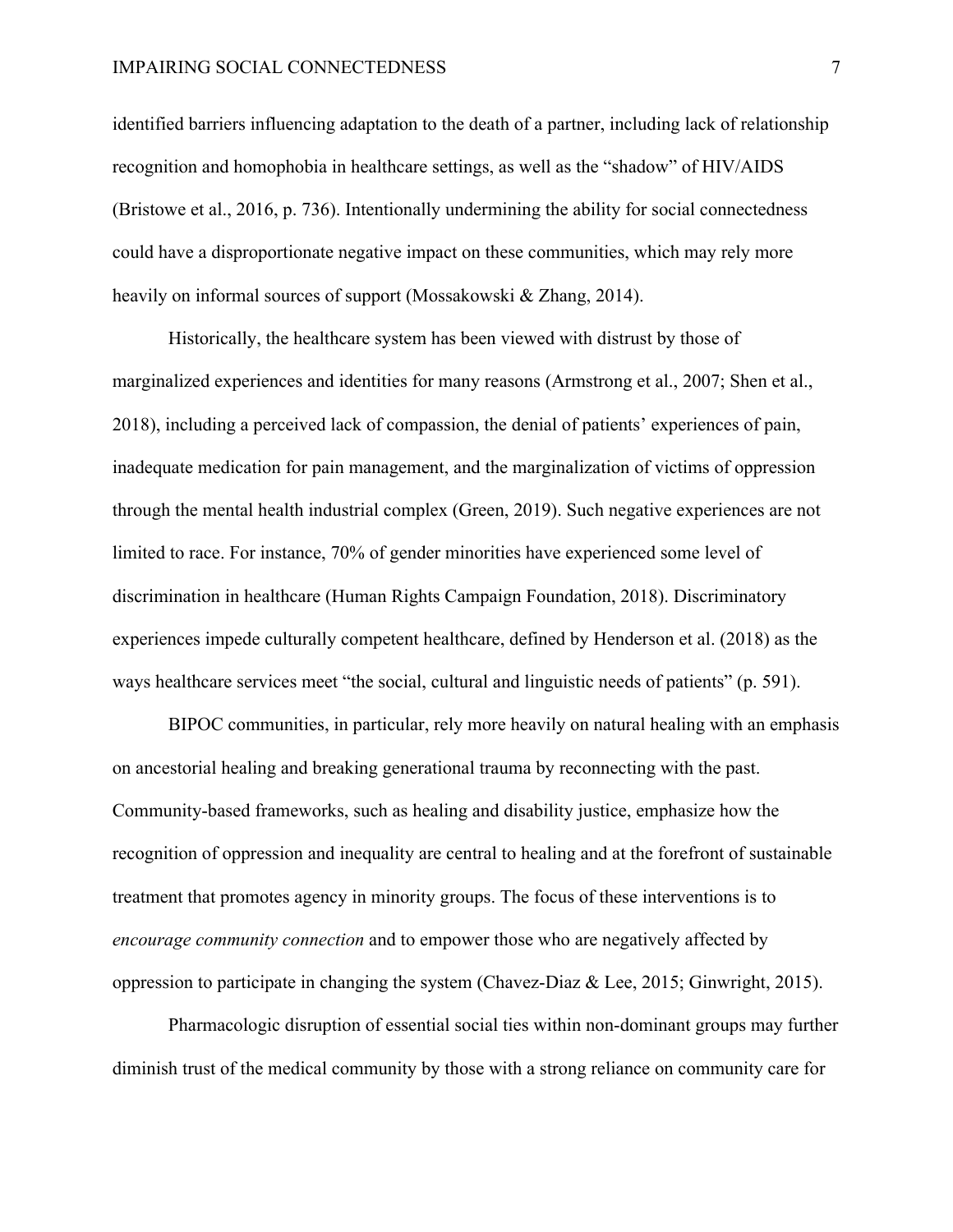their survival, healing, and wellness. Culturally competent care requires providers to create and implement services that meet clients where they are, as opposed to imposing a medical solution which compromises one of their primary means of salutary coping: community support and connection grounded in the "fundamental human need to belong" (Frost & Meyer, 2012, p. 36).

Based on these concerns, we disagree with Gang et al.'s assessment that "the risks posed to participants are low" (p. 12). We would argue that the risks of treating grievers with naltrexone are, in fact, quite significant and that the stated benefits may not be worth the risk, considering the degree of potential for harm. Bereaved people already report some degree of isolation in their grief, especially when others do not understand or know how to react to their loss (Thieleman & Cacciatore, 2020). We question an intervention which would lead them to feel further disconnected from their families and communities. Furthermore, grieving individuals are already vulnerable and subject to societal demands that require them to repress or minimize their emotions to maintain the comfort of those around them and meet the economic demands of productivity and efficiency (Harris, 2010). These unreasonable expectations imposed on grievers have likely been exacerbated by recent trends in psychiatry toward pathologizing certain experiences of grief, even though research shows that some losses tend to evoke more longlasting and intense grief (Morris et al., 2019). Treating grievers with naltrexone further expands the mental health industrial complex (Greene, 2019) into the realm of bereavement, where grief at the death of a loved one is viewed as just one more form of pathology to be treated with pharmaceutical agents, with no consideration of the context in which grief occurs, including the relationship to the person who died, the circumstances surrounding the death, the history and quality of the relationship, or the degree of attachment to the person who died.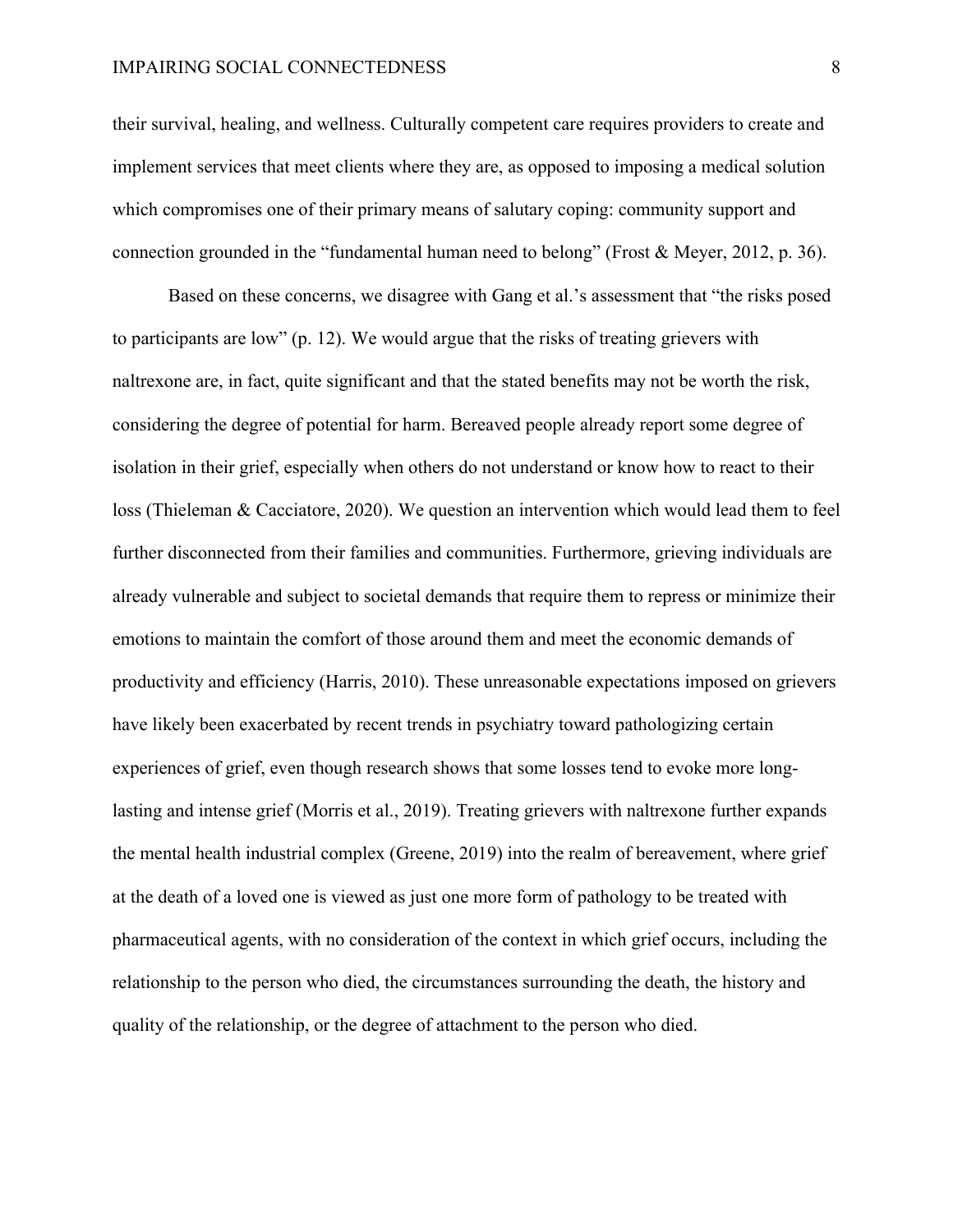People experiencing intense and long-lasting grief do need support. However, the nature of this support needs to be carefully considered, especially in light of the recent decision by the American Psychiatric Association to add Prolonged Grief Disorder to the Diagnostic and Statistical Manual of Mental Disorders (DSM 5-TR), which will likely usher in further attempts to medicate grief (Barry, 2022). We believe interventions should focus on helping people heal in relationship with others, not on impairing the very capacity for social connectedness. Bereavement-related interventions should be rooted in compassionate, attuned support and allow grievers to share their stories, struggle with questions of meaning, and build their capacity to hold their pain, not through attempts to minimize, deny, or medicate away their pain and grief. Being fully alive means being willing to feel what needs to be felt under conditions of safety, including the pain of the death of a loved one, not further alienating oneself in an attempt to numb the pain. Perhaps the ultimate goal of bereavement-related interventions is to help people recognize their capacity to become whole, if broken-hearted human beings.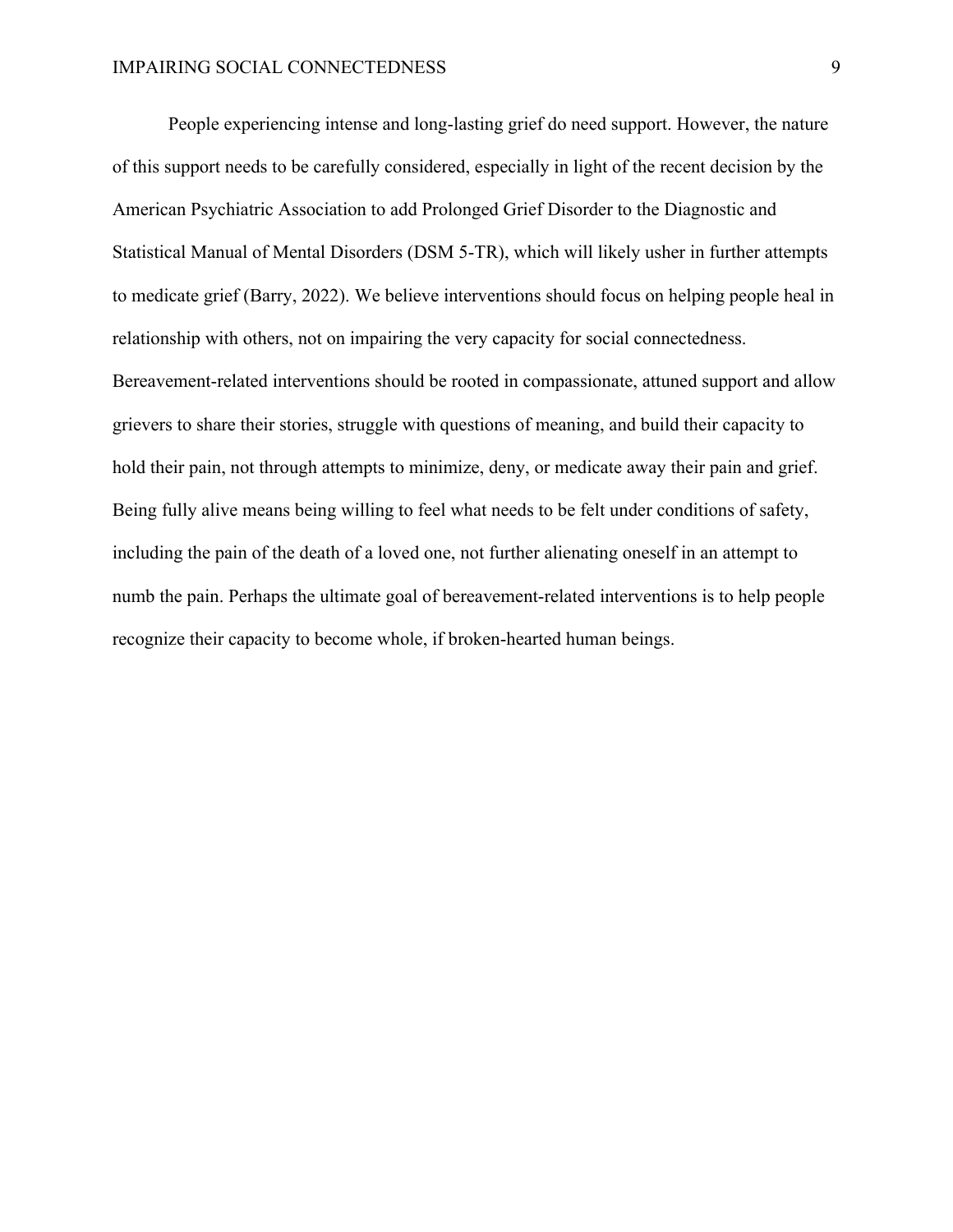### **References**

- Armstrong K., Ravenell, K. L., McMurphy, S., & Putt, M. (2007). Racial/ethnic differences in physician distrust in the United States. *American Journal of Public Health*, *97*(7):1283- 1289. doi:10.2105/AJPH.2005.080762
- Barry, E. (2022, March 18). How long should it take to grieve? Psychiatry has come up with an answer. *The New York Times.* https://www.nytimes.com/2022/03/18/health/prolongedgrief-disorder.html
- Bristowe, K., Marshall, S., & Harding, R. (2016). The bereavement experiences of lesbian, gay, bisexual and/or trans\* people who have lost a partner: A systematic review, thematic synthesis and modeling of the literature. *Palliative Medicine, 30*(8), 730-744. https://doi.org/10.1177/0269216316634601
- Burke, L. A., Neimeyer, R. A., & McDevitt-Murphy, M. E. (2010). African American homicide bereavement: Aspects of social support that predict complicated grief, PTSD, and depression. *OMEGA, 61,* 1-24. https://doi.org/10.2190/OM.61.1.a
- Cacciatore, J., & Raffo, Z. (2011). An exploration of lesbian maternal bereavement. *Social Work, 56*(2), 169-177. https://doi.org/10.1093/sw/56.2.169
- Cacciatore, J., Thieleman, K., Fretts, R., & Barnes, L. (2021). What is good grief support: Exploring the actors and actions in social support after traumatic grief. *PLOS ONE, 16*(5), e025324. https://doi.org/10.1371/journal.pone.0252324
- Chavez-Diaz, M., & Lee, N. (2015). A conceptual mapping of healing centered youth organizing: Building a case for healing justice. Retrieved from http://urbanpeacemovement.org/wp-

content/uploads/2014/02/HealingMapping\_FINALVERSION.pdf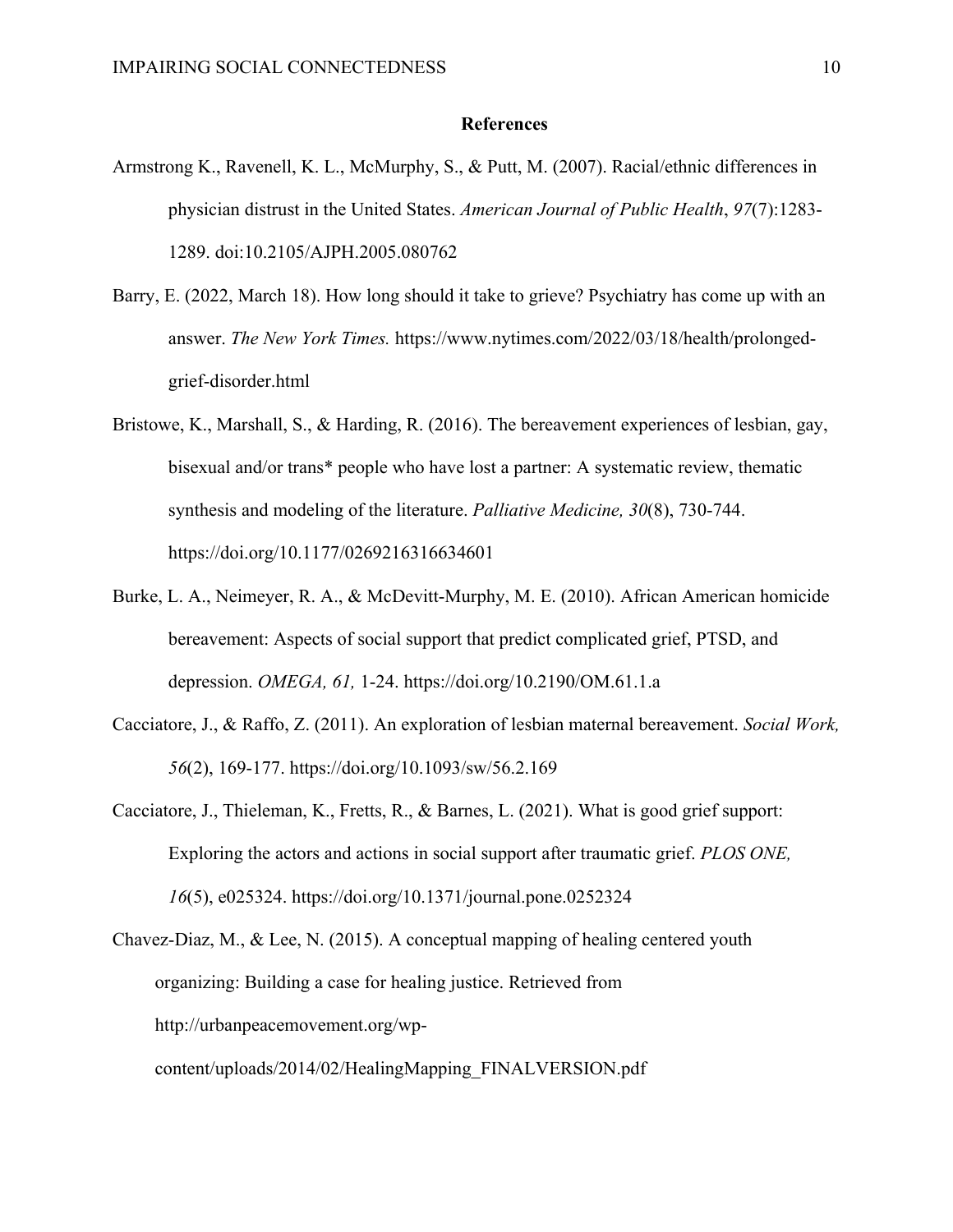- Freud, S. ([1947] 1994). Mourning and melancholia. In R. V. Frankiel (Ed.), *Essential papers on object loss* (pp. 38-51). New York: New York University Press.
- Frost, D. M., & Meyer, I. H. (2012). Measuring community connectedness among diverse sexual minority population. *Journal of Sex Research, 49*(1), 36-49. https://doi.org/10.1080/00224499.2011.565427
- Gang, J., Kocsis, J., Avery, J., Maciejewski, P. K., & Prigerson, H. G. (2021). Naltrexone treatment for prolonged grief disorder: Study protocol for a randomized, triple-blinked, placebo-controlled trial. *Trials, 22.* https://doi.org/10.1186/s13063-021-05044-8
- Ginwright, S. (2015). *Hope and healing in urban education: How teachers and activists are reclaiming matters of the heart*. Routledge.
- Greene, E. M. (2019). The mental health industrial complex: A study in three cases. *Journal of Humanistic Psychology*. https://doi.org/10.1177/0022167819830516
- Harris, D. (2010). Oppression of the bereaved: A critical analysis of grief in Western society. *OMEGA, 60*(3), 241-253. https://doi.org/10.2190/om.60.3.c
- Henderson, S., Horne, M., Hills, R., & Kendall, E. (2018). Cultural competence in healthcare in the community: A concept analysis. *Health and Social Care in the Community, 26*(4): 590–603. https://doi.org/10.1111/hsc.12556
- Human Rights Campaign Foundation. (2018). *Healthcare Equality Index 2018*. Retrieved from https://assets2.hrc.org/files/assets/resources/HEI-2018-

FinalReport.pdf?\_ga=2.31952443.485680223.1564035028-2056966380.1562003202

Inagaki, T. K., Hazlett, L. I., & Andreescu, C. (2020). Opioids and social bonding: Effect of naltrexone on feelings of social connection and ventral striatum activity to close others.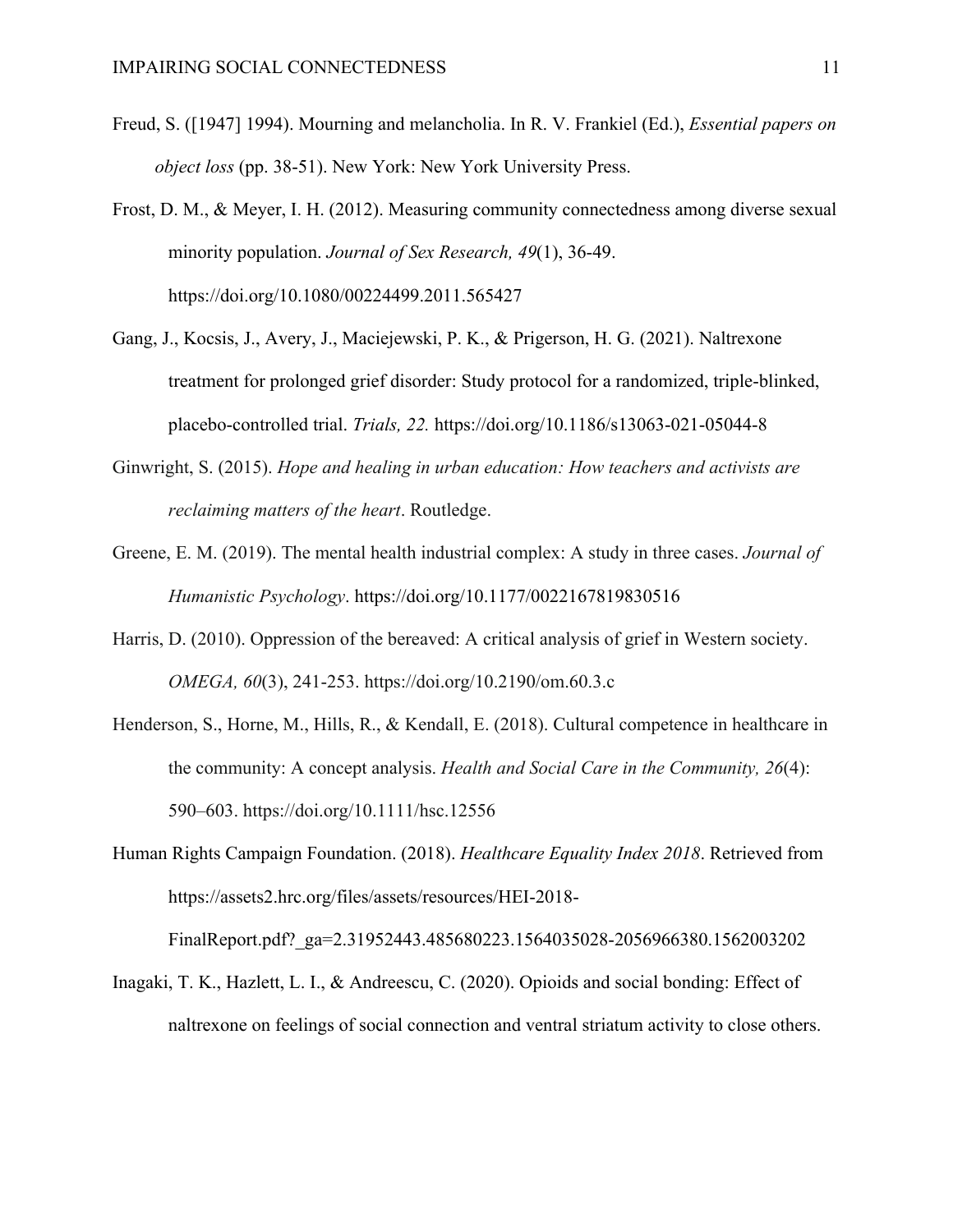*Journal of Experimental Psychology, 149*(4), 732-745. http://dx.doi.org/10.1037/xge0000674

- Inagaki, T. K., Ray, L. A., Irwin, M. R., Way, B. M., & Eisenberger, N. I. (2016). Opioids and social bonding: Naltrexone reduces feelings of social connection. *Social Cognitive and Affective Neuroscience, 11*(5), 728-735. https://doi.org/10.1093/scan/nsw006
- Killgore W. D. S., Cloonan S. A., Taylor E. C., Lucas D. A., & Dailey N. S. (2020). Loneliness during the first half-year of COVID-19 lockdowns. *Psychiatry Research, 294*, 113551. https://doi.org/10.1016/j.psychres.2020.113551
- Lee C. M., Cadigan J. M., & Rhew I. C. (2020). Increases in loneliness among young adults during the COVID-19 pandemic and association with increases in mental health problems. *Journal of Adolescent Health, 67*, 714–717. https://doi.org/10.1016/j.jadohealth.2020.08.009
- Li L. Z., & Wang S. (2020). Prevalence and predictors of general psychiatric disorders and loneliness during COVID-19 in the United Kingdom. *Psychiatry Research, 291,* 113267. https://doi.org/10.1016/j.psychres.2020.113267
- Klass, D. (2006). Continuing conversation about continuing bonds. *Death Studies*, *30*(9), 843- 858. doi:10.1080/07481180600886959
- Morris, S., Fletcher, K., & Goldstein, R. (2019). The grief of parents after the death of a young child. *Journal of Clinical Psychology in Medical Settings, 26*, 321-338. https://doi.org/10.1007/s10880-018-9590-7
- Mossakowski, K. N., & Zhang, W. (2014). Does social support buffer the stress of discrimination and reduce psychological distress among Asian Americans? *Social Psychology Quarterly, 77*(3), 273-295. https://doi.org/10.1177/0190272514534271